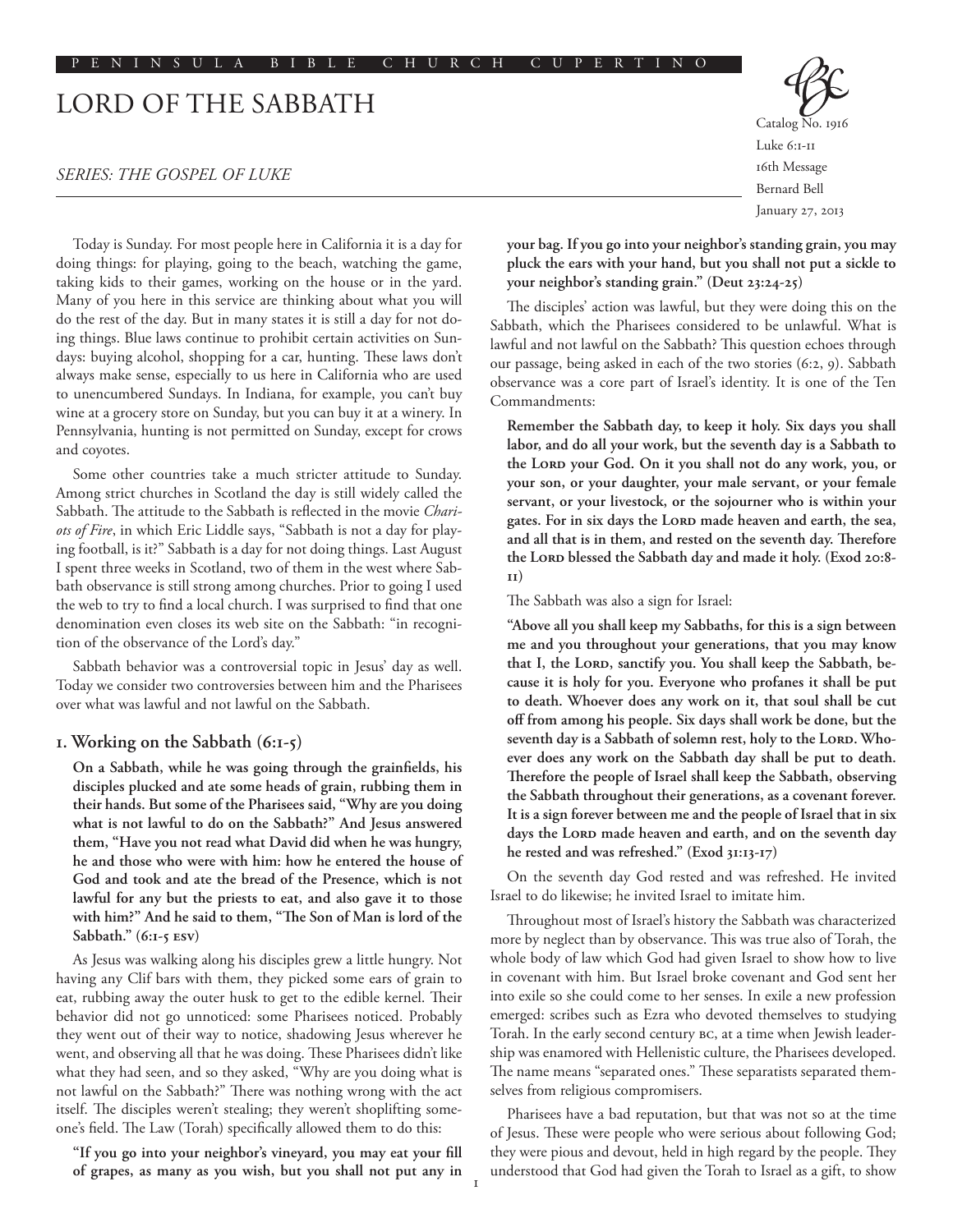how to walk with him, how to be in fellowship with him, how to be like him. In the Torah they counted 613 commandments. This was the written Law, given by God on Mt Sinai and written down by Moses. So seriously did they take the Torah that they built a fence around it to protect it. The fence consisted of additional laws, the oral Law, which they believed was also given by God on Mt Sinai, but handed down verbally through the generations until it was finally written down around AD 200 as the Mishnah. This oral law they called *halakah*, "walking," for it governed their daily behavior, how they walked through life. This oral law is mentioned several times in the gospels as "the traditions of the elders" and it lies behind many of the encounters between Jesus and the Pharisees.

Later Luke records a lawyer, an expert in the Torah, who tried to put Jesus to the test. Jesus asked him a probing question:

#### **"What is written in the Law? How do you read it?" (10:26)**

This question underlies every encounter between Jesus and the Pharisees: "How do you read the Torah?"

It is a common misperception that the Pharisees were trying to earn their salvation by keeping Torah. That's not the case. Torah-observance wasn't about justification: they were God's people by virtue of being children of Abraham, circumcised on the eighth day with the sign of the Abrahamic covenant. Torah observance was about sanctification: how to be holy, how to be like God. At the heart of the Torah lay the Lord's oft-repeated command, "Be holy as I am holy." Torah showed the Jews how God expected them to live, and the oral law gave them more specific direction for implementing Torah in daily life. As Tevye says in *Fiddler on the Roof*: "Because of our traditions everyone of us knows who he is and what God expects him to do."

Sabbath observance was one of the most important ways of being like God: he worked six days and then rested; so should Israel. The Torah says simply, "Do not work on the Sabbath." The oral law, as written down in the Mishnah, specifies 39 forms of work that are prohibited on the Sabbath. The disciples managed to break several of these prohibitions: reaping, threshing, winnowing. Furthermore, they had prepared their food on the Sabbath, which they should have done the previous day.

This attitude to the Law survives today in Orthodox Judaism. Those of you who have visited Israel have probably encountered Sabbath elevators, which automatically stop at each floor without anyone having to press a button.

Another major area of Sabbath prohibition concerns the carrying of burdens. The Torah says, "let no one go out of his place on the seventh day" to collect manna (Exod 16:29), and "the people were restrained from bringing" because more than enough had been contributed for the tabernacle (Exod 36:7). From these two statements the rabbis developed the prohibition on transferring a burden between domains, including it in the list of 39 activities prohibited on the Sabbath. A burden is anything carried, even the kleenex tissue in your pocket. But rabbis have come up with a way to ease the burden of this burden: a Jewish community can designate a boundary which serves to create, for the duration of Sabbath, a symbolic walled courtyard encompassing a single domain within which the transfer of burdens is permitted. This boundary is called an *eruv*. Within its boundaries observant Jews can carry their burdens between home and synagogue, be that burden their keys, their prayer book or their baby.

In 2007, after eight years of contentious debate, an *eruv* was designated around Palo Alto. This continuous boundary stretches 13 miles, encompassing nearly all of the city. Yesterday I went looking for it. The easiest sections to find were the "gateways" that allow roads to pass through the boundary. I found several of these gateways near the VA Hospital on Foothill Expressway. Each gateway consisted of two tall metal posts, one either side of the road, with a thin wire strung between their tops. This wire carried the boundary from one side of the road to the other. The entire boundary has to be checked each week to ensure its integrity, so that the carrying of burdens on Sabbath can be deemed lawful, not unlawful.

This was the sort of world Jesus had entered. He was asking, "What is written in the Torah? How do your read it?" The Pharisees and scribes were asking, "Why do you do what is not lawful on the Sabbath?" How would Jesus respond to the charge of unlawful work? How did he read Torah?

As so often Jesus answered the Pharisees' question with another question, pointing them to their own Scriptures and to a story about David (1 Sam 21:1-6). "Have you not read?" Of course they had read! They had read that when David fled from Saul he came to Nob and to Ahimelech the priest. Since David and his men were hungry, he asked Ahimelech for any food he had on hand. The only bread available was holy bread, the Bread of the Presence: the twelve loaves of shewbread that were placed in the tabernacle representing the twelve tribes of Israel before God. Each Sabbath they were replaced and the priests were allowed to eat the old bread. Assured by David that he and his men were on a holy expedition, Ahimelech gave him the holy bread to eat, even though it was not lawful for any but the priests to eat. The Scriptures do not rebuke David for this unlawful act, nor did Jesus, nor, evidently, did the Pharisees.

What was Jesus' point? He was implicitly using an *a fortiori* argument, what the rabbis called *qal wahomer* (light and heavy). If it was permissible for David and his men to do something that was technically unlawful, how much more so for Jesus and his men. Jesus was implying that he and his men were greater than David and his men. David was no ordinary man. He was already the anointed king, though he had not yet taken his throne. Similarly, Jesus was now the anointed king, anointed after his baptism, and he too had not yet taken his throne. David had his band of man; Jesus had his men. So much greater was Jesus than David that he described himself as the bridegroom with his attendants.

Jesus followed the story with the punch line: "The Son of Man is Lord of the Sabbath." The Sabbath was a precious gift from God to mankind, for mankind's benefit. As Mark adds, "The Sabbath was made for man, not man for the Sabbath" (2:27). The Sabbath was a gift by God to Israel. God called Israel to live a different life from the other nations. On the Sabbath they lived a still more different life. The Sabbath was a gift with a future. The rabbis understood it to be a token of eternity, "a this-worldly moment that bespeaks eternity."1 It was a day with a future, a day with an eschatology. One day a week God invited Israel to live a day of the future in the present.

Now the Son of Man was here. To be *a* son of man means that one is truly human. But Jesus called himself *the* Son of Man, a reference to Daniel 7. In a vision Daniel saw the world ruled by a series of tyrannical beastly rulers, but then saw "one like a son of man" come on the clouds into the presence of the Ancient of Days, to be given the eternal kingdom. Not only was the true human present, but he was also the true ruler of God's kingdom. In Jesus the age to come had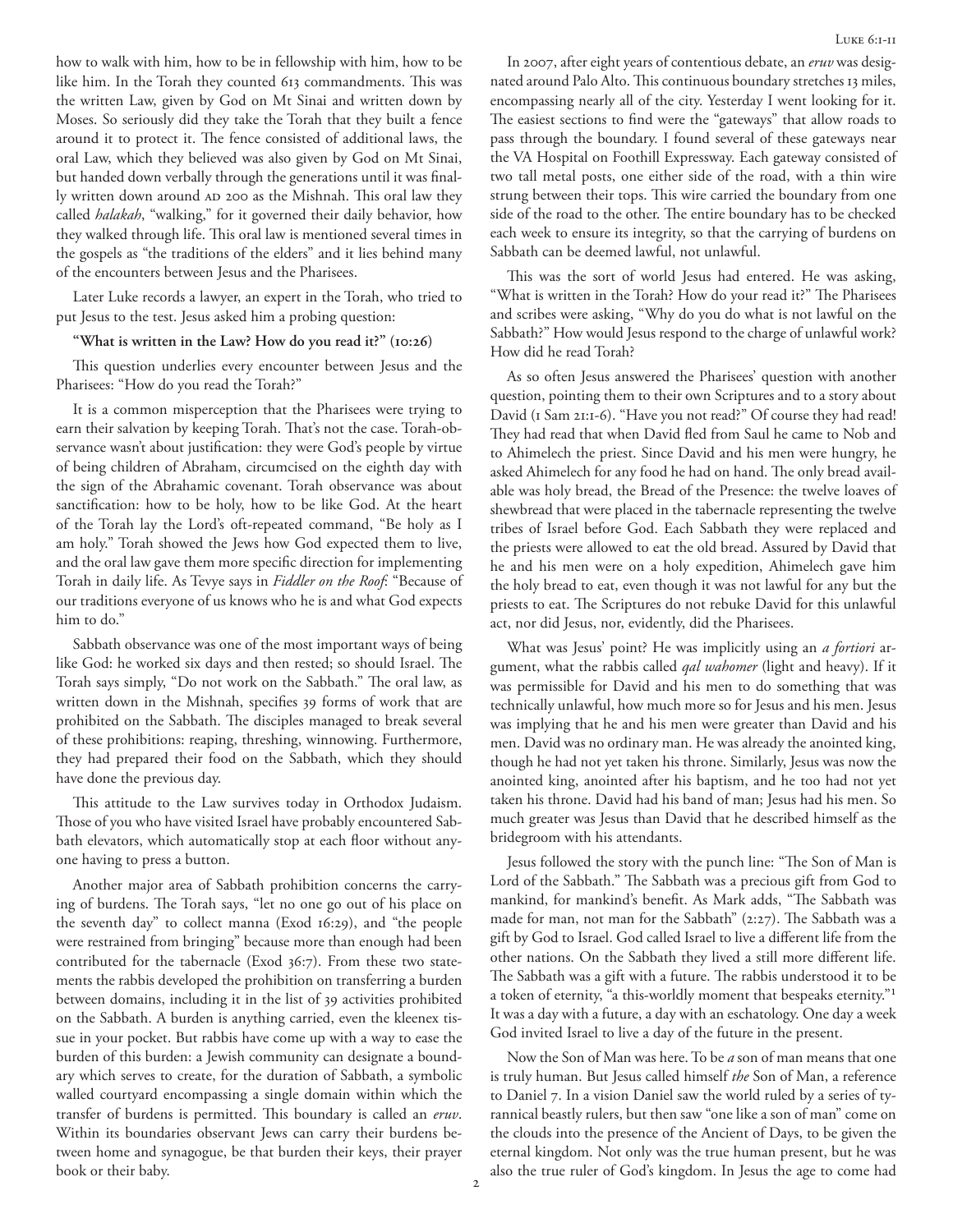#### LORD OF THE SABBATH

arrived! The age of which the Sabbath was a foretaste was here! The Sabbath is not lord of Jesus, but Jesus as the Son of Man is Lord of the Sabbath. When the Lord of the Sabbath appears, Sabbath bows in submission. Sabbath gives way to its Master, its Lord.

## **2. Healing on the Sabbath (6:6-11)**

**On another Sabbath, he entered the synagogue and was teaching, and a man was there whose right hand was withered. And the scribes and the Pharisees watched him, to see whether he would heal on the Sabbath, so that they might find a reason to accuse him. But he knew their thoughts, and he said to the man with the withered hand, "Come and stand here." And he rose and stood there. And Jesus said to them, "I ask you, is it lawful on the Sabbath to do good or to do harm, to save life or to destroy it?" And after looking around at them all he said to him, "Stretch out your hand." And he did so, and his hand was restored. But they were filled with fury and discussed with one another what they might do to Jesus. (6:6-11)**

On another Sabbath, Jesus went to the synagogue, perhaps the one in Capernaum. As on other occasions he was invited to teach. There was great tension in the air, for present was a man with a withered right arm. Why was he there? It is quite likely he had been planted there by the Pharisees, who then watched Jesus intently to see what he would do. These Pharisees were in an interesting position. Supposedly they would not have wanted Jesus to desecrate the sanctity of the day, for that would have repercussions on all Israel. But they really did want Jesus to heal, so that they could accuse him of unlawful activity. They were in an interesting ethical dilemma! They didn't care about the sick man: whether he should be set free from his burden that day was irrelevant. Jesus knew their thoughts, the machinations of their minds, their convoluted thinking. This would not have been difficult: their intent must have been evident to everyone present.

Knowing their thoughts, Jesus did something that was surely provocative: he told the man to get up and stand in the middle. Imagine this man's discomfort. He was in the middle of a hostile crowd. Perhaps he could sense the tension, could sense that the Pharisees who held the power were hostile to Jesus and to himself. Imagine the Pharisees. They were on the edge of their seats, watching intently, probably with growing excitement: "He's going to do it! Jesus is going to heal the man! We've got him!" The man stood there in the middle as Exhibit A, while Jesus asked, "Is it lawful on the Sabbath?" Again it comes back to the question, "What is written in the Torah? How do you read it?" Again the Pharisees were probably thinking, "He's playing right into our hands! He's going to do what is unlawful. We've really got him this time!"

Jesus continued the question: "Is it lawful on the Sabbath to do good or to do harm, to save life or to destroy it?" What a masterful reply. Jesus had turned the tables on the Pharisees. Silence! There was no reply. What reply could the Pharisees possibly give?

Jesus looked around the congregation. What was he thinking as he looked at everyone there? Mark tells us: it was "with anger, grieved at their hardness of heart" (Mark 3:5). Into the silence Jesus spoke a simple command, "Stretch out your hand." The man now had a choice. It had been a long time since he had been able to stretch out his withered hand. Years ago I broke my elbow. Even though the orthopedic surgeon employed an aggressive rehabilitation program, it was a long painful process for me to regain the ability to stretch out my arm again. Jesus was asking this man to do something that seemed impossible, something that was beyond his hope. The man had to have faith: faith in who Jesus was, faith that Jesus could heal him, faith in the power of his word, faith that was stronger than the hostility of the Pharisees, faith that was stronger than all the tradition that encumbered Israel. The man had faith. He responded in faith, doing as Jesus said. He stretched out his hand, and as he did so it was restored.

The Pharisees were now in a quandary. The man was healed, just as they had hoped. But Jesus hadn't done any work! He hadn't touched the man. He hadn't made any mud with his saliva to spread on the man, as he did in other healing miracles. And the man hadn't done any work. The only thing he had done was to stretch out his hand, scarcely an act that could be considered work. So who had done the work? It was the word of Jesus that had done the work! But speaking on the Sabbath was not on the Pharisees' list of 39 prohibited activities; it was not unlawful.

These two Sabbath controversies are the last in a string of five controversies between Jesus and the Pharisees. The Pharisees had already been upset that Jesus claimed to have authority on earth to forgive sins (5:24), and that he ate with tax collectors and sinner (5:30). People were puzzled that he didn't fast regularly with his disciples, like the Pharisees did (5:33). Now these two Sabbath controversies were the final straw! The simmering controversy boiled over. The Pharisees were out of their minds with fury. They viewed Jesus as such a threat to their understanding of how to live life that they began discussing what they might do to him. They obviously did not intend to do good to him. This drips in irony. On a Sabbath day, as Jesus was doing good and saving life, on that very same Sabbath day, the Pharisees, the strict Sabbatarians, were plotting how to do harm, how to destroy life. How could that be lawful on any day, let alone on the Sabbath?

The real issue in these two stories is not distinguishing lawful from unlawful activity on the Sabbath. The real issue is the identity of Jesus. Who is this man? What is the relationship of Jesus to the Sabbath, to the Torah, to the temple? These are the issues at the heart of all five controversies.

For Israel the spatial meeting point between heaven and earth was the temple; this was where God met with his people. But with Jesus present on earth the meeting point between heaven and earth, where God met with his people, was Jesus himself. The temple was the place for the forgiveness of sins, but Jesus announced to the paralytic lowered through the roof, "your sins are forgiven you" (5:21). Jesus had replaced the priests in the temple as the locus for the forgiveness of sins. When the Pharisees muttered the charge of blasphemy, Jesus said, "The Son of Man has authority on earth to forgive sins." The kingdom of God and its rightful ruler, the Son of Man, were here. The Messianic banquet had begun, as Jesus dined with tax collectors and sinners. The bridegroom was present with his attendants, already on their way to the wedding. The future had arrived. But the Pharisees refused to welcome it. They refused to welcome Jesus. They refused to come to God.

Simeon had told Mary, as he held the baby Jesus in his arms,

## **"Behold, this child is appointed for the fall and rising of many in Israel, and for a sign that is opposed…so that thoughts from many hearts may be revealed." (Luke 2:34-35)**

The image is of a stone laid down. The leper, the paralytic lowered through the roof, Levi, and now the man with the withered hand,